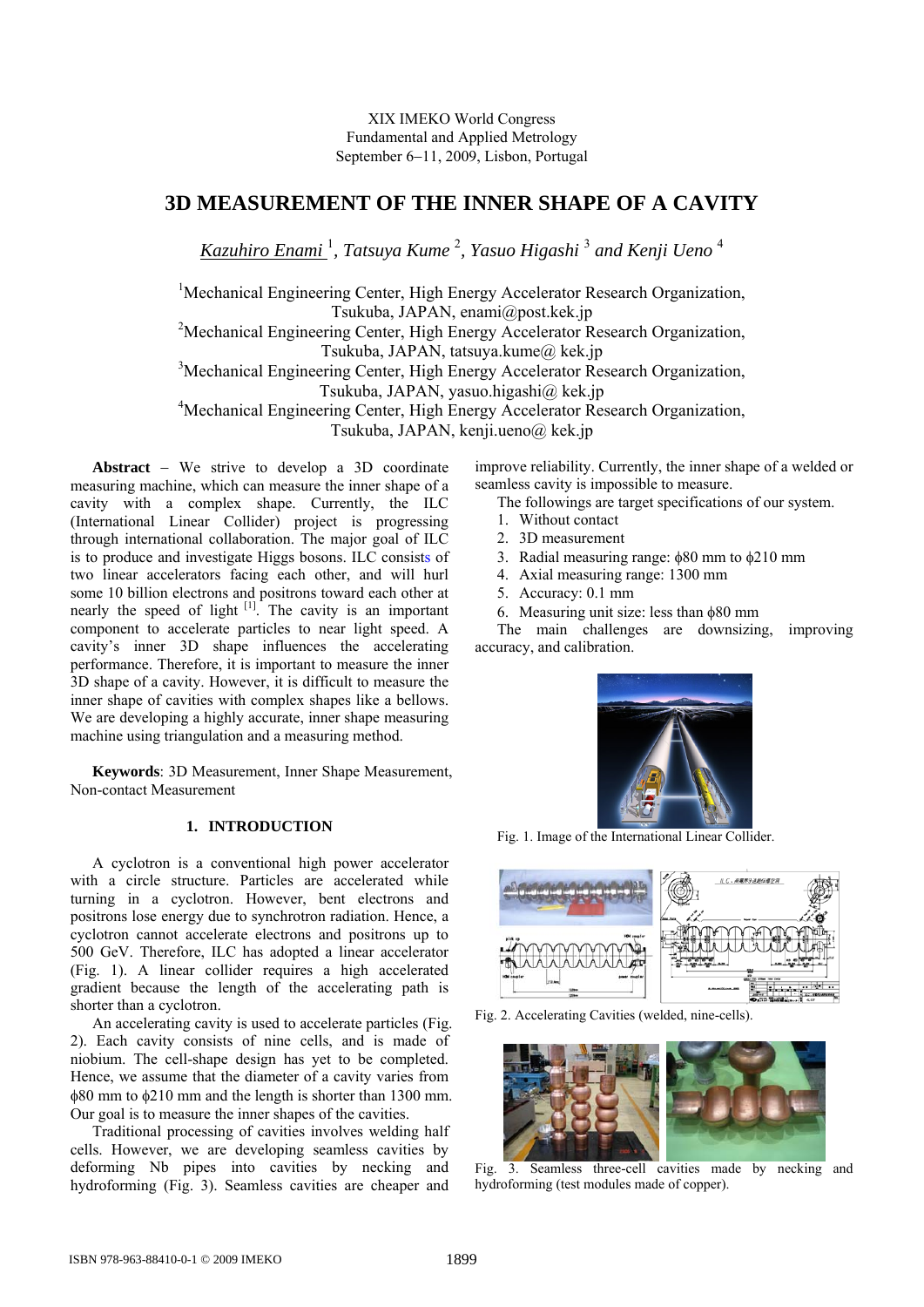# **2. PRINCIPLE**

The measuring system consists of two components, a measuring head to determine the distance to the surface of an object and a scanning system to drive the measuring head (Fig. 4).

The measuring head gauges the distance to the inner surface of a cavity by the triangulation method. It has a diode laser unit and a camera (or cameras). The camera captures an image of a laser spot. The measured distance is calculated from the position of the laser spot on the camera image.



Fig. 4. Inner Shape Measurement System (for a one-cell cavity).

Below is an outline of our development approach (Fig. 5).

1<sup>st</sup>. 1D Measurement

- Develop a sufficiently small, but highly accurate distance measuring system
- 2<sup>nd</sup>. 2D Measurement
	- Unitization of the measuring system to a measuring head
	- Measure 2D shape by rotating the measuring head
- 3<sup>rd</sup>. 3D Measurement
	- Measure 3D shape by linear and rotating motion of the measuring head
	- Measuring Targets are one-cell cavities and nine-cell cavities



Fig. 5. Development Plan (Red: laser, Blue: camera)

# **3. 1D MEASUREMENT**

## *3.1. Principle for measurement*

Distance is measured via the laser triangular method. The accuracy of triangulation depends on two factors.

- Accuracy of the detecting position of the laser spot on the image
- Length of the baseline (from the camera to the laser unit)

 A measuring system with a longer baseline can more accurately measure distance. However, the baseline is limited because the measuring head must be inserted into the cavity. We assumed that the aperture diameter is 80 mm. Therefore, we must enhance the accuracy of point detection. Hence, we employed sub-pixel processing to push the limit due to the pixel size of CCD.

### *3.2. Error cancellation by a multi-camera system*

The position error of the laser spot causes a distance error, and the influence of this error increases with a shorter baseline. Thus, the influence of the position error of the laser spot must be reduced. We used two cameras, and aligned one right of the laser unit and the other left of the laser unit. The position errors caused by texture or irregularity of the laser spots occur on the opposite side. Therefore, the errors are cancelled by summing these outputs.



Fig. 6. Influence of position error:  $\Delta s_c$  is the position of the laser spot. *V* is a miss-detected point and *N* is a true point.

#### *3.3. Experiment*

Figure 7 shows the experimental setup. The measuring system consisted of two cameras and a laser diode unit. The target was an aluminium plate with a quasi-mirror surface on a linear stage. The target could move along the laser axis so that the distance from the measuring unit to the target varied from 30 mm to 230 mm. Figure 8 shows the result of the experiment when the measurement distance is between 130 mm and 131 mm, which is the farthest area in an actual measurement and has the lowest triangulation accuracy. The accuracy of the left and right cameras was 0.13 mm and 0.16 mm, respectively, and the accuracy of the combined output was 0.064 mm. The error of the sum output was smaller than root-mean-square of errors, indicating that the errors of the right and left cameras are dependent, and effectively cancel each other.

![](_page_1_Picture_29.jpeg)

Fig. 7. Experimental setup.

![](_page_1_Figure_31.jpeg)

Fig. 8. Experimental result.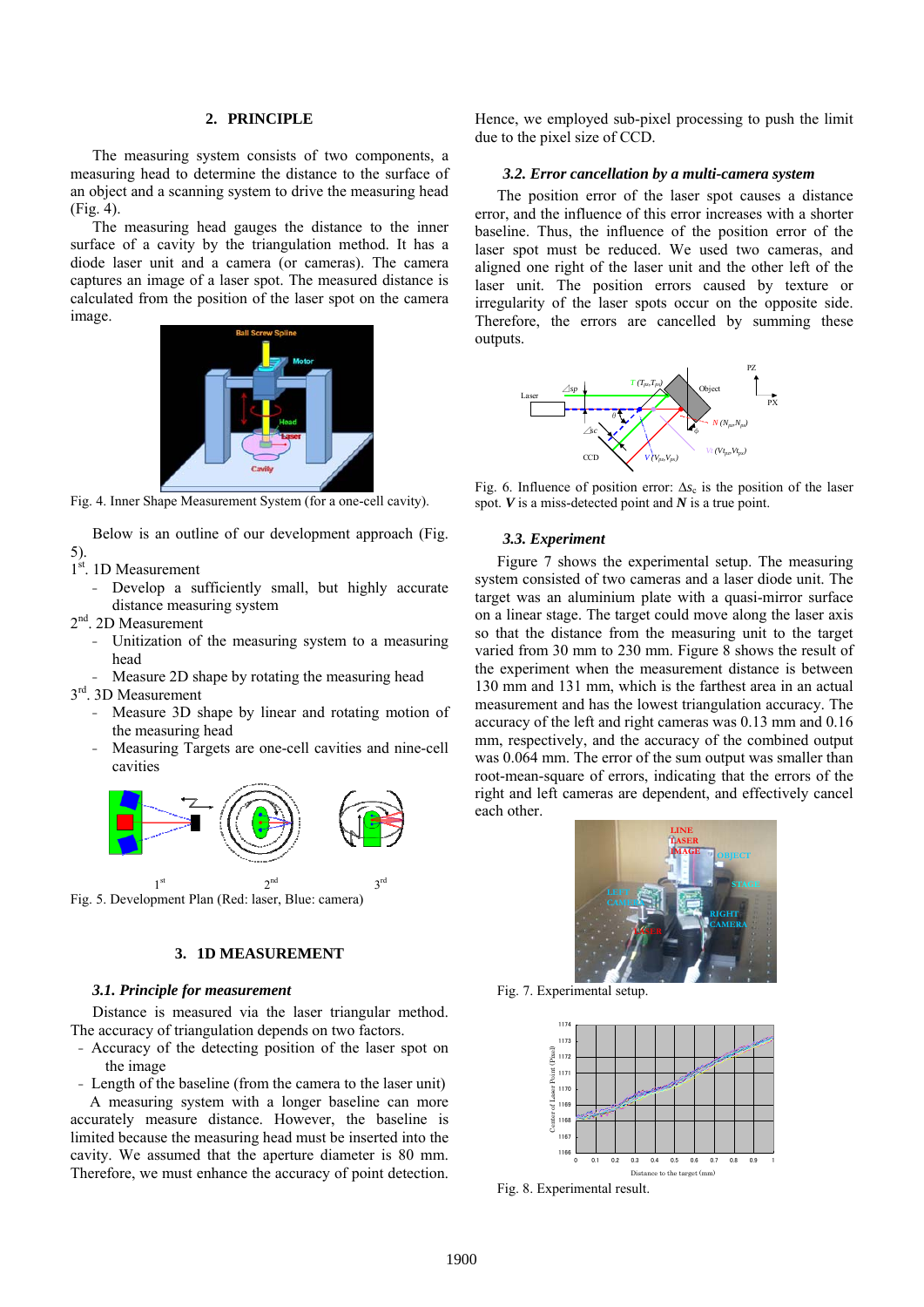### **4. 2D MEASUREMENT**

#### *4.1. Calibration for the 2D Measurement*

The 2D shape is given by rotating the distance measurement system. If the equipment is ideal, an accurate 3D position is easily obtained from the measured distance and setting angle. However, the original point of the measuring head differed from the axis of rotation. Therefore, to obtain an accurate point, a vector from the axis to the original position is necessary. Hence, the system was calibrated using a cylindrical artefact, which must be measured by CMM and have a known diameter. We solved the vector from the measurement results of the artefact without aligning the artefact.

Figure 9 shows the parameters to be considered. The vector from the rotation axis to the original point of the measuring unit is  $(a_x, a_y)$ , while the vector from the center of the observed circle to the rotation axis is  $(s_x, s_y)$ . Both vectors are unknown, but the radius of circle *R* and rotation angle  $\theta$  are known. The observed distance is *l*. The relationship between the unknown parameters and observed values is:

$$
\begin{pmatrix} a_x \\ a_y \end{pmatrix} + \begin{pmatrix} s_x \\ s_y \end{pmatrix} \begin{pmatrix} \cos \theta & -\sin \theta \\ \sin \theta & \cos \theta \end{pmatrix} + l \begin{pmatrix} \cos \theta \\ \sin \theta \end{pmatrix} = R
$$
 [1]

We calculated the parameters by solving the following equation:

$$
p = \mathbf{A}d. \tag{2}
$$

Parameter vector  $p$ , Jacobin matrix  $A$ , and observation vector *d* are defined below:

$$
p = \begin{pmatrix} a_x \\ a_y \\ s_x \\ s_y \end{pmatrix},
$$
 [3]

$$
A = \begin{pmatrix} -p_{x1}/r_1 & -p_{y1}/r_1 & (p_{x1}\cos\theta_1 + p_{y1}\sin\theta_1)/r_1 & -(p_{x1}\sin\theta_1 + p_{y1}\cos\theta_1)r_1 \\ \vdots & \vdots & \vdots \\ -p_{xn}/r_n - p_{yn}/r_n & (p_{xn}\cos\theta_n + p_{yn}\sin\theta_n)/r_n - (p_{xn}\sin\theta_n + p_{yn}\cos\theta_n)r_n \end{pmatrix}, \begin{bmatrix} 4 \end{bmatrix}
$$

$$
d = \begin{pmatrix} r_1 - R \\ r_n - R \end{pmatrix},
$$
 [5]

$$
p_{xi} = (a_x + s_x \cos \theta_i - s_y \sin \theta_i + l_i \cos \theta_i)
$$
  
\n
$$
p_{yi} = (a_y + s_x \sin \theta_i - s_y \cos \theta_i + l_i \sin \theta_i)
$$
  
\n
$$
r_i = \sqrt{p_{xi}^2 + p_{yi}^2}
$$
\n[6]

The parameter vector was calculated by the nonlinear least square method using the Gauss-Newton method. We performed a simulation, and confirmed that the parameters are solved correctly  $^{[2]}$ .

![](_page_2_Figure_13.jpeg)

Fig. 9. Parameters to be considered.

## *4.2. Experiment*

Figure 10 shows the cylindrical artefacts and experimental setup. A  $\phi$ 150 mm artefact was used for the calibration, and a  $\phi$ 100 mm one was used for the measurement. Each artefact was 200 mm high.

Figure 11 shows the results of the calibration data (right: raw data, left: reconstructed). The raw data was deformed by parameters  $a_x$ ,  $a_y$ ,  $s_x$ ,  $s_y$ . However, the parameters were determined by solving equations. The parameters were solved by only three loops of calculations, and were  $(a_x, a_y, a_y)$  $s_x$ ,  $s_y$ ) = (-12.74, 17.93, 45.54,-0.10). The data reconstructed from the parameters had circular shape.

Figure 12 shows the measurement results for the  $\phi$ 100 mm artefact. The measured radius was 49.9 mm. Thus, this system can determine the radius of the artefact.

![](_page_2_Figure_19.jpeg)

Fig. 10. Cylindrical artefacts and experimental setup.

![](_page_2_Figure_21.jpeg)

![](_page_2_Figure_22.jpeg)

![](_page_2_Picture_23.jpeg)

Fig. 12. Measurement result for the measurement.